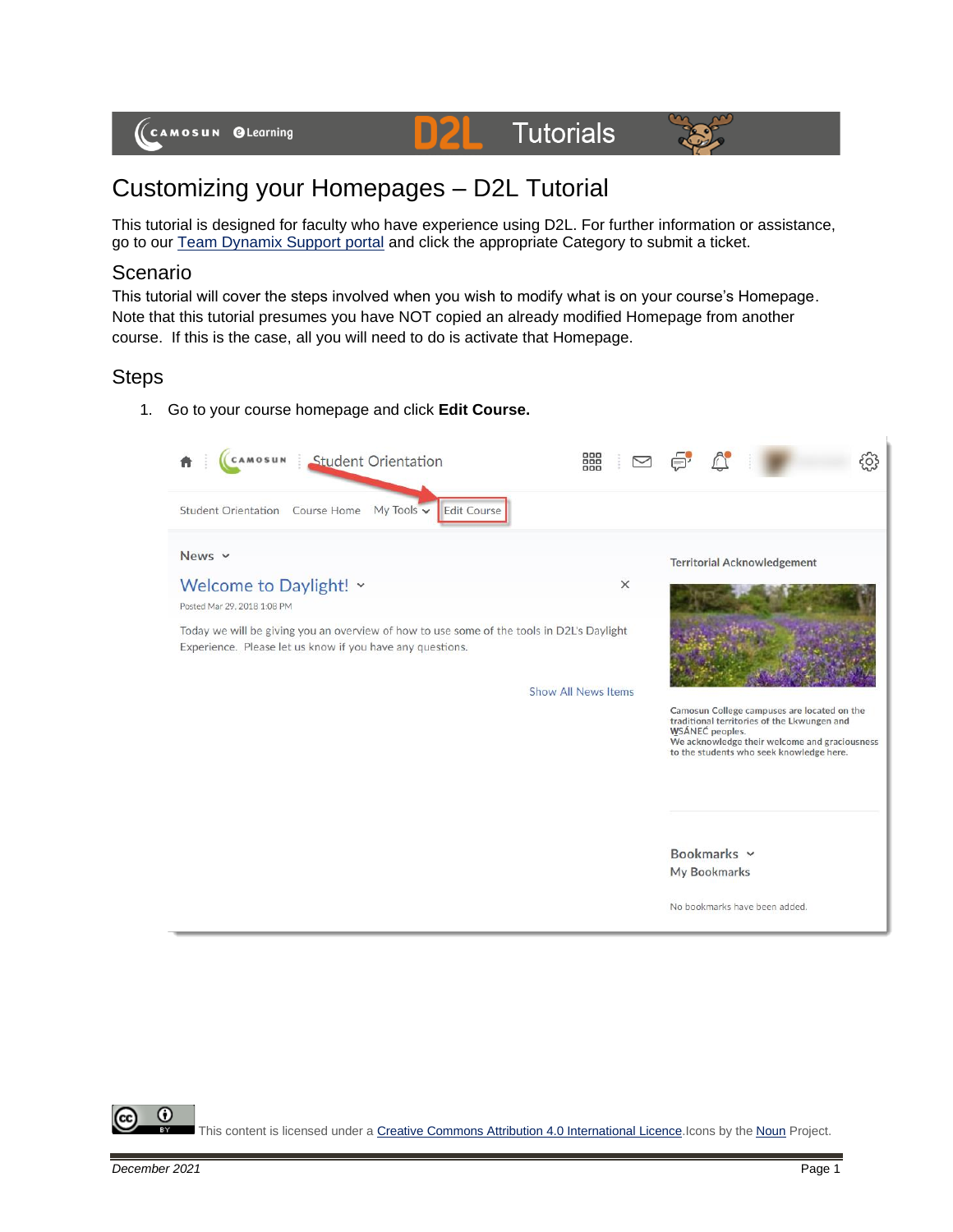#### 2. Click **Homepages**.

| $\text{C} \quad \text{and} \quad \text{C} \quad \text{C} \quad \text{C} \quad \text{C} \quad \text{C} \quad \text{C} \quad \text{C} \quad \text{C} \quad \text{C} \quad \text{C} \quad \text{C} \quad \text{C} \quad \text{C} \quad \text{C} \quad \text{C} \quad \text{C} \quad \text{C} \quad \text{C} \quad \text{C} \quad \text{C} \quad \text{C} \quad \text{C} \quad \text{C} \quad \text{C} \quad \text{C} \quad \text{C} \quad \text{C} \quad \text{C} \quad \text{C} \quad \text{$<br>Student Orientation<br>CAMOSUN<br>śΟ, |                         |                                               |  |  |  |  |
|--------------------------------------------------------------------------------------------------------------------------------------------------------------------------------------------------------------------------------------------------------------------------------------------------------------------------------------------------------------------------------------------------------------------------------------------------------------------------------------------------------------------------------------|-------------------------|-----------------------------------------------|--|--|--|--|
| Student Orientation Course Home My Tools v Edit Course                                                                                                                                                                                                                                                                                                                                                                                                                                                                               |                         |                                               |  |  |  |  |
| <b>Course Administration</b>                                                                                                                                                                                                                                                                                                                                                                                                                                                                                                         |                         |                                               |  |  |  |  |
| Name<br>Category                                                                                                                                                                                                                                                                                                                                                                                                                                                                                                                     |                         |                                               |  |  |  |  |
| <b>Site Setup</b>                                                                                                                                                                                                                                                                                                                                                                                                                                                                                                                    |                         |                                               |  |  |  |  |
| <b>Course Offering Information</b>                                                                                                                                                                                                                                                                                                                                                                                                                                                                                                   | <b>合 Homepages</b>      | <b>8</b> Navigation & Themes                  |  |  |  |  |
| <b>THE Widgets</b>                                                                                                                                                                                                                                                                                                                                                                                                                                                                                                                   |                         |                                               |  |  |  |  |
| <b>Site Resources</b>                                                                                                                                                                                                                                                                                                                                                                                                                                                                                                                |                         |                                               |  |  |  |  |
| <b>Book Management</b><br>墨                                                                                                                                                                                                                                                                                                                                                                                                                                                                                                          | ۳<br>Calendar           | <b>III</b> Content                            |  |  |  |  |
| <b>Course Builder</b>                                                                                                                                                                                                                                                                                                                                                                                                                                                                                                                | External Learning Tools | Forms                                         |  |  |  |  |
| <b>Frequently Asked Questions</b><br>R                                                                                                                                                                                                                                                                                                                                                                                                                                                                                               | <b>III</b> Glossary     | <b>全</b> Import / Export / Copy<br>Components |  |  |  |  |
| e Links                                                                                                                                                                                                                                                                                                                                                                                                                                                                                                                              | <b>选</b> Manage Dates   | <b>Manage Files</b>                           |  |  |  |  |
| Learner Management                                                                                                                                                                                                                                                                                                                                                                                                                                                                                                                   |                         |                                               |  |  |  |  |
| Attendance<br>$\epsilon$                                                                                                                                                                                                                                                                                                                                                                                                                                                                                                             | <b>■ Class Progress</b> | $E$ Classlist                                 |  |  |  |  |
| Groups                                                                                                                                                                                                                                                                                                                                                                                                                                                                                                                               |                         |                                               |  |  |  |  |

3. Create a copy of the **Course Default** homepage by clicking on its drop-down menu and selecting **Copy**. (You cannot make changes to the Course default Homepage, only to a copy.)

| <b>Student Orientation</b>                                                                                                                                                   | 器 |  |  |                                                                                          |  |
|------------------------------------------------------------------------------------------------------------------------------------------------------------------------------|---|--|--|------------------------------------------------------------------------------------------|--|
| <b>Student Orientation</b> Course Home<br>My Tools $\backsim$<br><b>Edit Course</b>                                                                                          |   |  |  |                                                                                          |  |
| Widgets<br><b>Homepages</b>                                                                                                                                                  |   |  |  |                                                                                          |  |
| Select a homepage to use in this org unit. Selecting the default option means your homepage will reflect any changes made to the default homepage.<br><b>Create Homepage</b> |   |  |  |                                                                                          |  |
| <b>Active Homepage</b><br>Course Defa<br><b>Apply</b><br>$\checkmark$                                                                                                        |   |  |  |                                                                                          |  |
| Course Default<br>Default homer <sub>a</sub><br>Copy<br>Sample - Basic Organization Homepage                                                                                 |   |  |  | ✔ Active © Default Homepage: Not Enforced<br>Shared to this org unit from Camosun Online |  |
| Sample organization homepage utilizing a two panel layout and putting emphasis on the News widget.                                                                           |   |  |  | Shared to this org unit from Camosun Online                                              |  |

This content is licensed under [a Creative Commons Attribution 4.0 International Licence.I](https://creativecommons.org/licenses/by/4.0/)cons by the [Noun](https://creativecommons.org/website-icons/) Project.

 $\overline{0}$ 

Б

(cc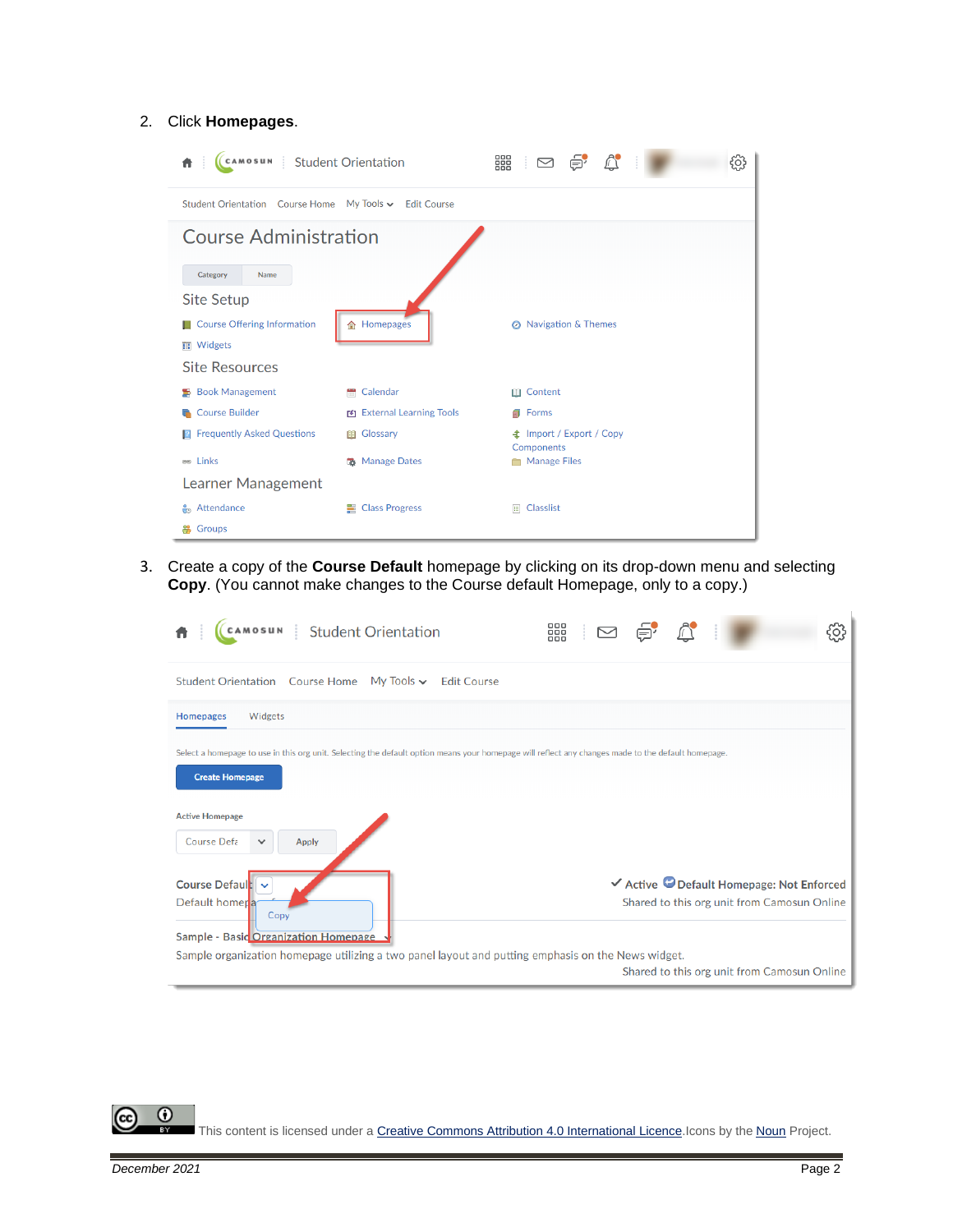4. Click on the linked name of the copy you just made.

| cAMOSUN Student Orientation                                                                                                                                                  | 888                                                                 |
|------------------------------------------------------------------------------------------------------------------------------------------------------------------------------|---------------------------------------------------------------------|
| <b>Student Orientation</b> Course Home<br>My Tools $\backsim$<br><b>Edit Course</b>                                                                                          |                                                                     |
| <b>Homepages</b><br>Widgets                                                                                                                                                  |                                                                     |
| Select a homepage to use in this org unit. Selecting the default option means your homepage will reflect any changes made to the default homepage.<br><b>Create Homepage</b> |                                                                     |
| <b>Active Homepage</b><br>Course Defa<br>$\checkmark$<br><b>Apply</b>                                                                                                        |                                                                     |
| Course Default ~                                                                                                                                                             | ✔ Active © Default Homepage: Not Enforced                           |
| Default homepage for courses<br>Course Default - Copy $\sim$<br>Detault homepage for courses                                                                                 | Shared to this org unit from Camosun Online<br>Shared but not used. |
| Sample - Basic Organization Homepage $\sim$<br>                                                                                                                              |                                                                     |

5. Change the **Name** of your Homepage menu (for example, to "HIST100 Homepage") and delete (or alter) the **Description**. You may also add and delete Widgets (see the tutorial document *Adding Widgets to your Homepage* for instructions.) When you are finished editing your Homepage, click **Save and Close**.

| Student Orientation Course Home My Tools v Edit Course                                     |
|--------------------------------------------------------------------------------------------|
| <b>Edit Homepage</b>                                                                       |
| Name <sup>*</sup><br><b>Orientation Course Homepage</b>                                    |
| <b>Description</b>                                                                         |
| Homepage for the Student Orientation course                                                |
| <b>Type</b>                                                                                |
| Widget-based                                                                               |
| Header                                                                                     |
| Include homepage header                                                                    |
| Restore Default Header Text                                                                |
| What replace strings can I use in a custer fittle?                                         |
| Layout<br><b>P</b> sic Plus                                                                |
| panels: one large panel on the left and one sma<br><b>Save and Close</b><br>Cancel<br>Save |

 $\odot$ This content is licensed under [a Creative Commons Attribution 4.0 International Licence.I](https://creativecommons.org/licenses/by/4.0/)cons by the [Noun](https://creativecommons.org/website-icons/) Project.